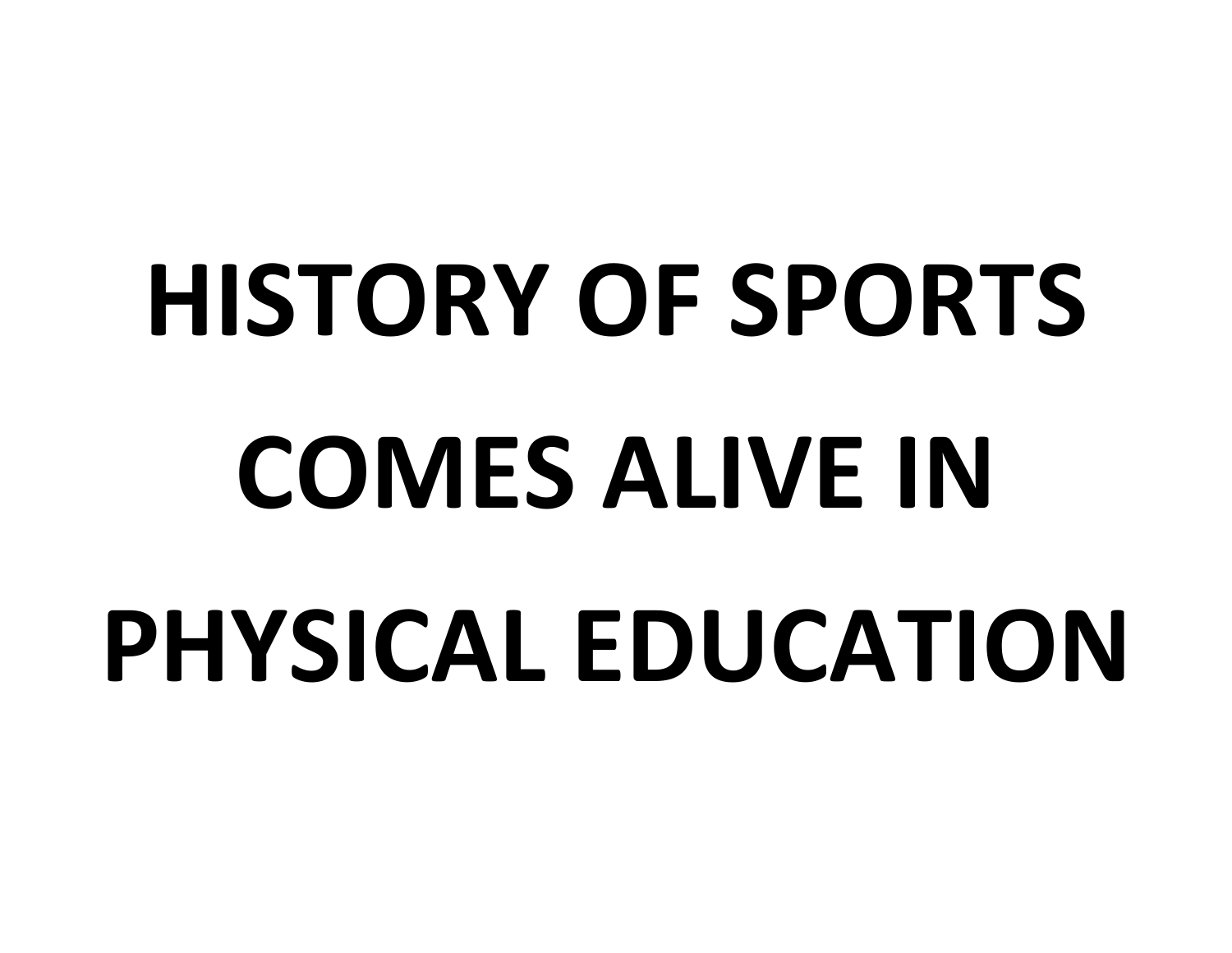### **Sports and Games of the American Revolution**

#### HISTORY STANDARDS ADDRESSED:

HIST 5.2 Compare life in specific historical periods to life today

- How do the games played during the American Revolution compare to the games we play in the 21st century? HIST 5.7 Generate questions about multiple historical sources and their relationships to particular historical events and developments.

- How did the games they played during the American Revolution evolve or help create the games played today?

#### PHYSICAL EDUCATION STANDARDS ADDRESSED (Just a few):

M9.4. Develop increasing competence in more advanced specialized skills

- American Revolution games were very simplistic and as game evolved they became more complicated using more advance skills.

M.10.3. Demonstrate knowledge of rules, safety practices and procedures as they apply to an increasing range of movement situations

- American Revolution games were very simplistic and as game evolved they became more complicated using more advance skills.

- M.11.2. Apply an understanding of the connections between the purposes of movements and their effect on fitness
	- Understanding the importance of physical activity. Learning why the Generals required their troops and even their prisoners or war to exercise and stay physically fit.
- M.14.6. Demonstrate willingness to attempt a variety of new physical activities
- M.13.2. Continue to develop skills to participate productively in groups, in both cooperative and competitive activities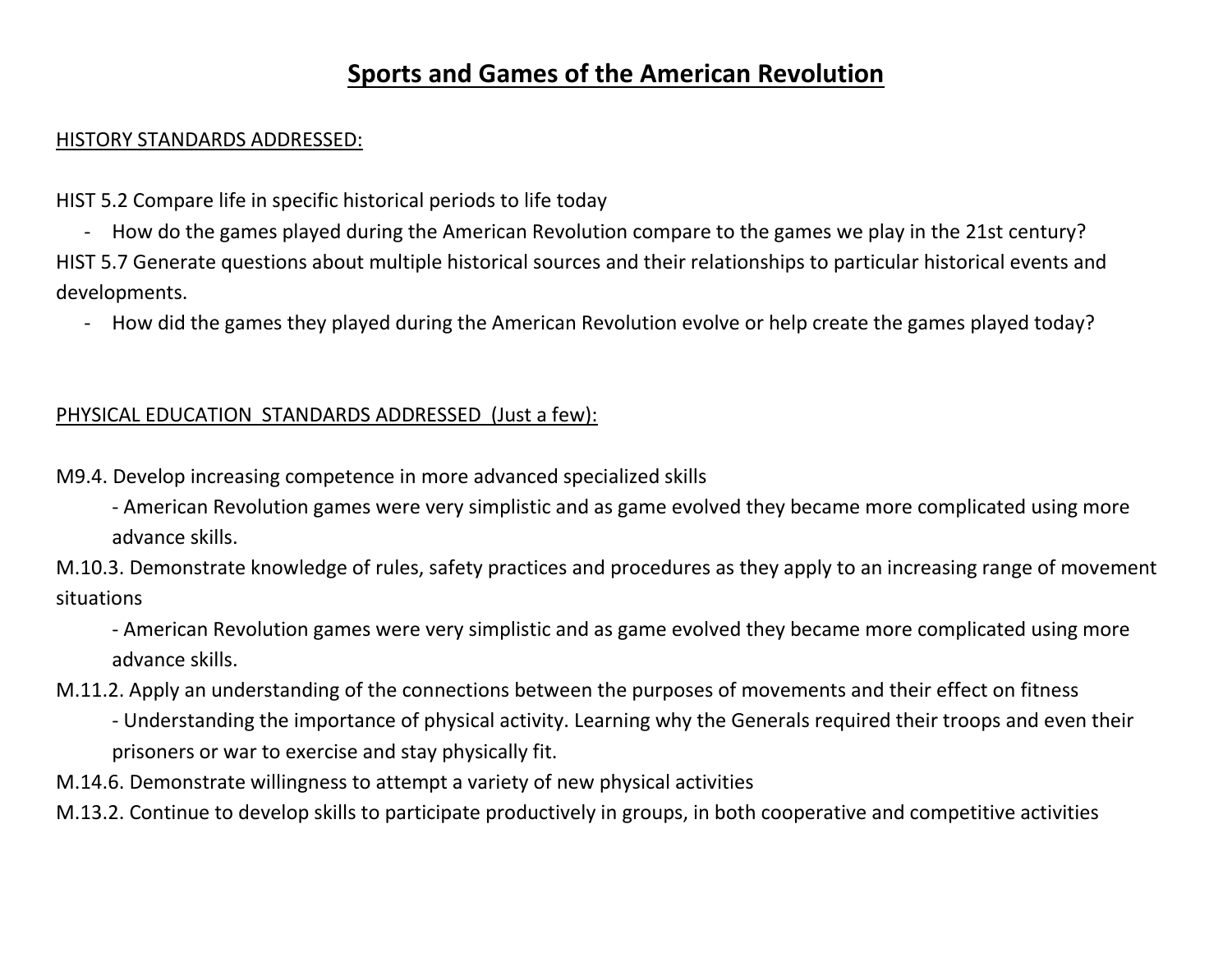|                               | <b>GAME</b>                   | <b>WHO PLAYED IT</b>                                                                                                                                                                                                                                                                 | <b>EQUIPMENT</b>                                                                                                                                                                        | <b>RULES</b>                                                                                                                                                                                                                                                                                                                                                             |
|-------------------------------|-------------------------------|--------------------------------------------------------------------------------------------------------------------------------------------------------------------------------------------------------------------------------------------------------------------------------------|-----------------------------------------------------------------------------------------------------------------------------------------------------------------------------------------|--------------------------------------------------------------------------------------------------------------------------------------------------------------------------------------------------------------------------------------------------------------------------------------------------------------------------------------------------------------------------|
| American<br><b>Revolution</b> | Battledore and<br>Shuttlecock | Children<br>Families<br>Soldiers might have played<br>between battles if the<br>equipment was available<br>to them<br>Originated in India where<br>it was called "Poona."<br><b>British Army officers</b><br>brought game to England<br>and called it battledore<br>and shuttlecock. | Completely wooden Paddle much<br>smaller in size<br>Shuttlecock was made from cork and<br>16 real goose feathers                                                                        | Very few rules<br>Hit the shuttlecock back and forth between<br>two people<br>Every successful hit earns a point<br>Once the shuttlecock hits the ground or after<br>a certain amount of time, the person with<br>the most points wins                                                                                                                                   |
| 21st Century                  | Badminton                     | Anyone<br>Badminton made its debut<br>as a demonstration sport<br>at the 1972 Olympics. It<br>Became an official Olympic<br>Sport in 1992                                                                                                                                            | Use of a net<br>Long handle racket made from<br>carbon fiber and strings similar to a<br>tennis racket<br>Birdie has a plastic netting and either<br>a foam ball or rubber covered cork | Many rules including:<br>A serve must be hit underhand<br>Score point the birdie must land in<br>bounds on opponent's court<br>If the birdie hits the net or lands out<br>then a point is awarded to your<br>opponent<br>If a player touches the net with any<br>part of their body or racket their<br>opponent receives the point<br>Play up until 21 points (Win by 2) |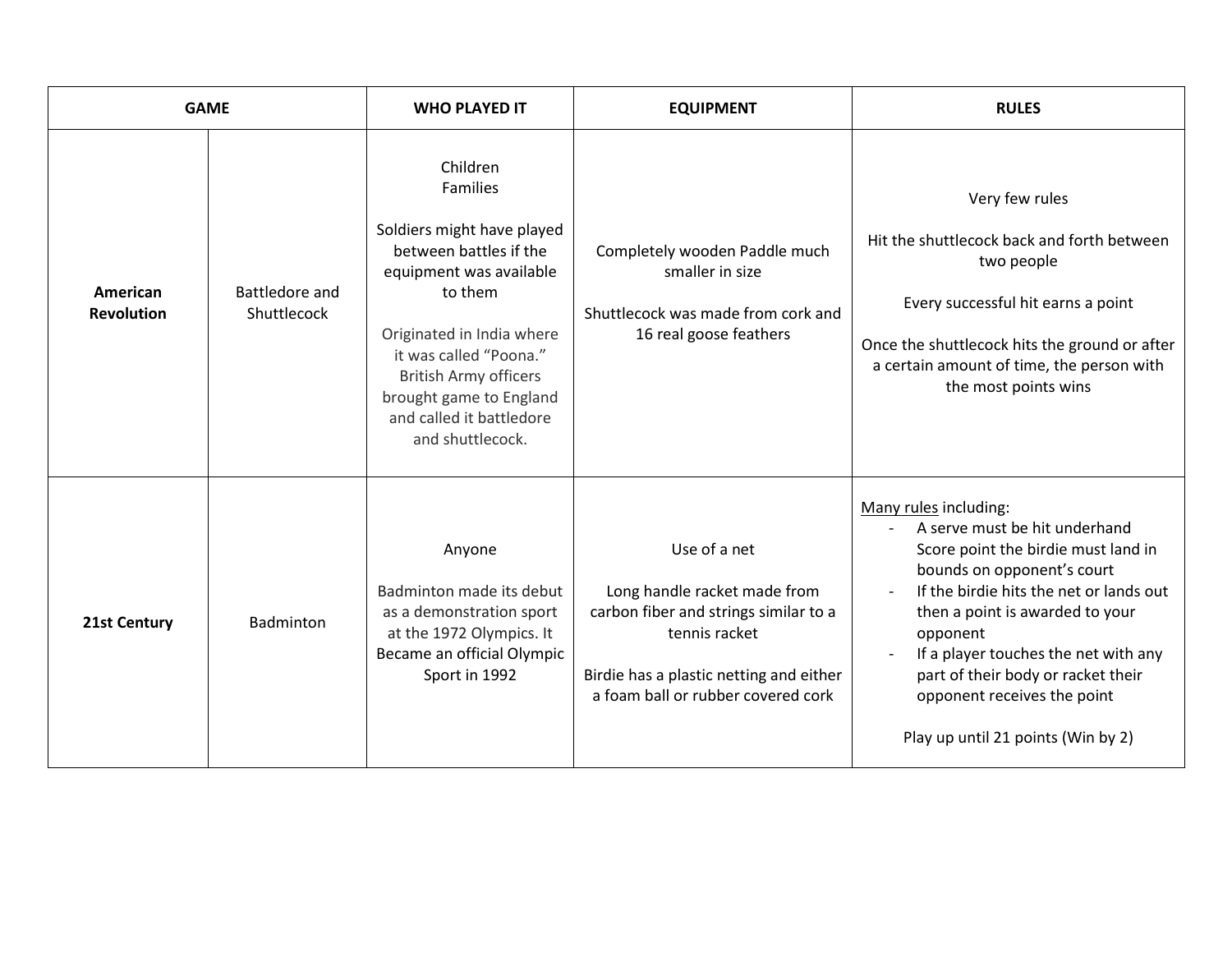|                               | <b>GAME</b>                       | <b>WHO PLAYED IT</b>                                                                                                                                                                                                                            | <b>EQUIPMENT</b>                                                        | <b>RULES</b>                                                                                                                                                                                                                                                                                                                                                                                                                                                                                                                                                                                                                                                                              |
|-------------------------------|-----------------------------------|-------------------------------------------------------------------------------------------------------------------------------------------------------------------------------------------------------------------------------------------------|-------------------------------------------------------------------------|-------------------------------------------------------------------------------------------------------------------------------------------------------------------------------------------------------------------------------------------------------------------------------------------------------------------------------------------------------------------------------------------------------------------------------------------------------------------------------------------------------------------------------------------------------------------------------------------------------------------------------------------------------------------------------------------|
| American<br><b>Revolution</b> | Fives                             | Soldiers<br>Sometimes played for<br>gambling purposes<br>Prisoners of War<br>Even though they were<br>prisoners they wanted<br>them to stay physically<br>fit<br>Men and boys mostly                                                            | Small, hard leather or rubber ball                                      | Hit the ball over a line on the back wall with<br>a gloved hand so that your opponent cannot<br>return it before the second bounce<br>Take turns hitting the ball until someone<br>messes up. The person who messes up is<br>out. Play continues until you have one<br>person left who is declared the winner                                                                                                                                                                                                                                                                                                                                                                             |
| 21st Century                  | American Handball<br>or Wall Ball | Anyone<br>Can be played<br>recreationally or<br>competitively<br>National championships<br>in handball have been<br>held annually in the<br>United States since 1919.<br>This actually lead up to<br>the game of racquetball<br>created in 1949 | <b>Tennis Ball</b><br>Hi-Bounce Rubber Ball in national<br>competitions | The server hits the ball on the ground so it<br>bounces up to hit the wall. If the serve<br>bounces on the ground more than once or<br>doesn't bounce on the ground before it hits<br>the wall, it is considered out<br>The next player hits the rebound. If the ball<br>bounces more than once they out, but they<br>may hit the ball "On the Fly"<br>Designated lines on a specific sized court.<br>Service area is 5 feet from the wall. Receiver<br>must stand behind the service area during<br>the serve.<br>The server continues to serve until they lose<br>the point. Then they become the receiver.<br>You can only score points if you are serving.<br>First to 21 points wins |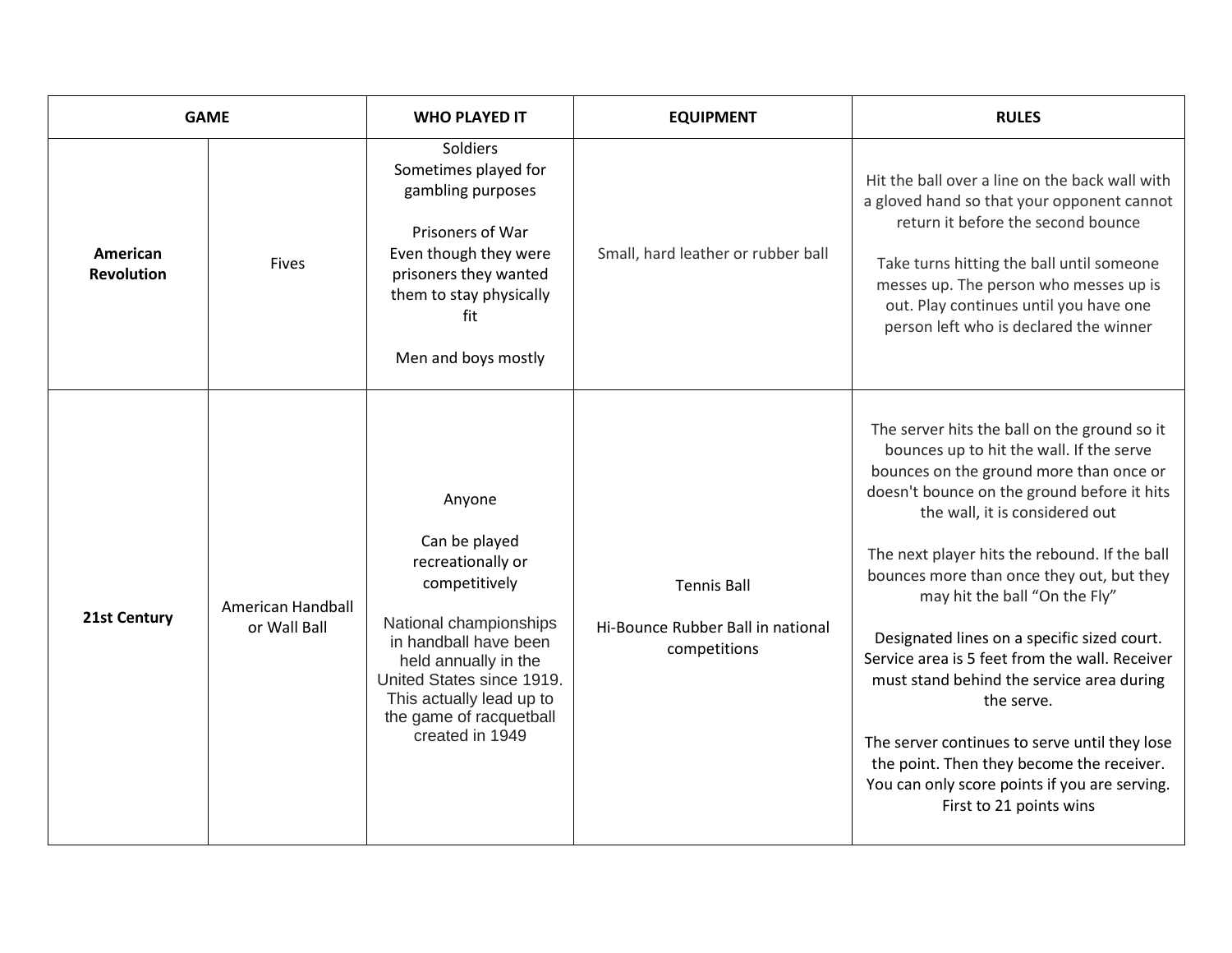|                               | <b>GAME</b> | <b>WHO PLAYED IT</b>                                                                                                                                                                                                                                                                                 | <b>EQUIPMENT</b>                                                                                                                                                                                                                                                                                                                                                                                                                                                                                       | <b>RULES</b>                                                                                                                                                                                                                                                                                                                                                                                                                                                                                                                                                                                                  |
|-------------------------------|-------------|------------------------------------------------------------------------------------------------------------------------------------------------------------------------------------------------------------------------------------------------------------------------------------------------------|--------------------------------------------------------------------------------------------------------------------------------------------------------------------------------------------------------------------------------------------------------------------------------------------------------------------------------------------------------------------------------------------------------------------------------------------------------------------------------------------------------|---------------------------------------------------------------------------------------------------------------------------------------------------------------------------------------------------------------------------------------------------------------------------------------------------------------------------------------------------------------------------------------------------------------------------------------------------------------------------------------------------------------------------------------------------------------------------------------------------------------|
| American<br><b>Revolution</b> | Shinny      | Mostly Men and Boys<br>Women did play but never<br>with the men                                                                                                                                                                                                                                      | Nets were used if available.<br>Otherwise goals were simple objects<br>such as stones or blocks of snow<br>Tree branches or Broom Handles<br>might have made great sticks when<br>handmade sticks were unavailable.<br>Sticks were about 3 feet long with a<br>curved end.<br>The ball was made from two circles<br>of hide, stuffed with hair and<br>stitched together all the way around<br>When no ball was available Frozen<br>Horse Droppings, Tin Canes or piece<br>of wood served as the puck   | Played in the field or on the ground but was<br>mostly played on the Ice<br>No Formal Rules But typically, two teams<br>of 10-50 players each would attempt to pass<br>a ball through the opponent's goal though<br>they were often allowed to kick it as well.<br>Players were not allowed to handle the ball<br>with their hands<br>Teams were formed by interested players<br>throwing their stick into a pile. One person<br>who quickly split the sticks into two piles<br>and those were the teams<br>No goaltenders and no positions<br>No body checking or lifting the puck off the<br>ice or ground. |
| 21st Century                  | Hockey      | Anyone<br>Ice Hockey: Became an<br>Olympic sport in 1920<br>during the summer<br>Olympics but moved to<br>the winter Olympics in<br>1924<br>Field Hockey: Became an<br>Olympic sport in 1908 as a<br>men's competition. The<br>first women's Olympic<br>field hockey competition<br>was held in 1980 | Ice Hockey - Long stick with a<br>curved end & a rubber disc "puck"<br>Played on the ice with a small goal<br>Field Hockey - Shorter stick with a<br>small curved end. One side of the<br>stick is flat and a small hard ball.<br>Played in the field with a large goal<br>Street Hockey - Long stick with a<br>curved end and a small ball. Played<br>on the street with a small goal<br>Broom Hockey - Small stick with a<br>small plastic head on the bottom<br>and a large ball. Played on the ice | Many different games of hockey means lots<br>of different rules for each game<br>Checking<br>Lifting the ball / puck<br><b>Boundary lines</b><br>Penalties<br><b>Off Sides</b><br>Played with offense and defensive positions<br>and goalies                                                                                                                                                                                                                                                                                                                                                                  |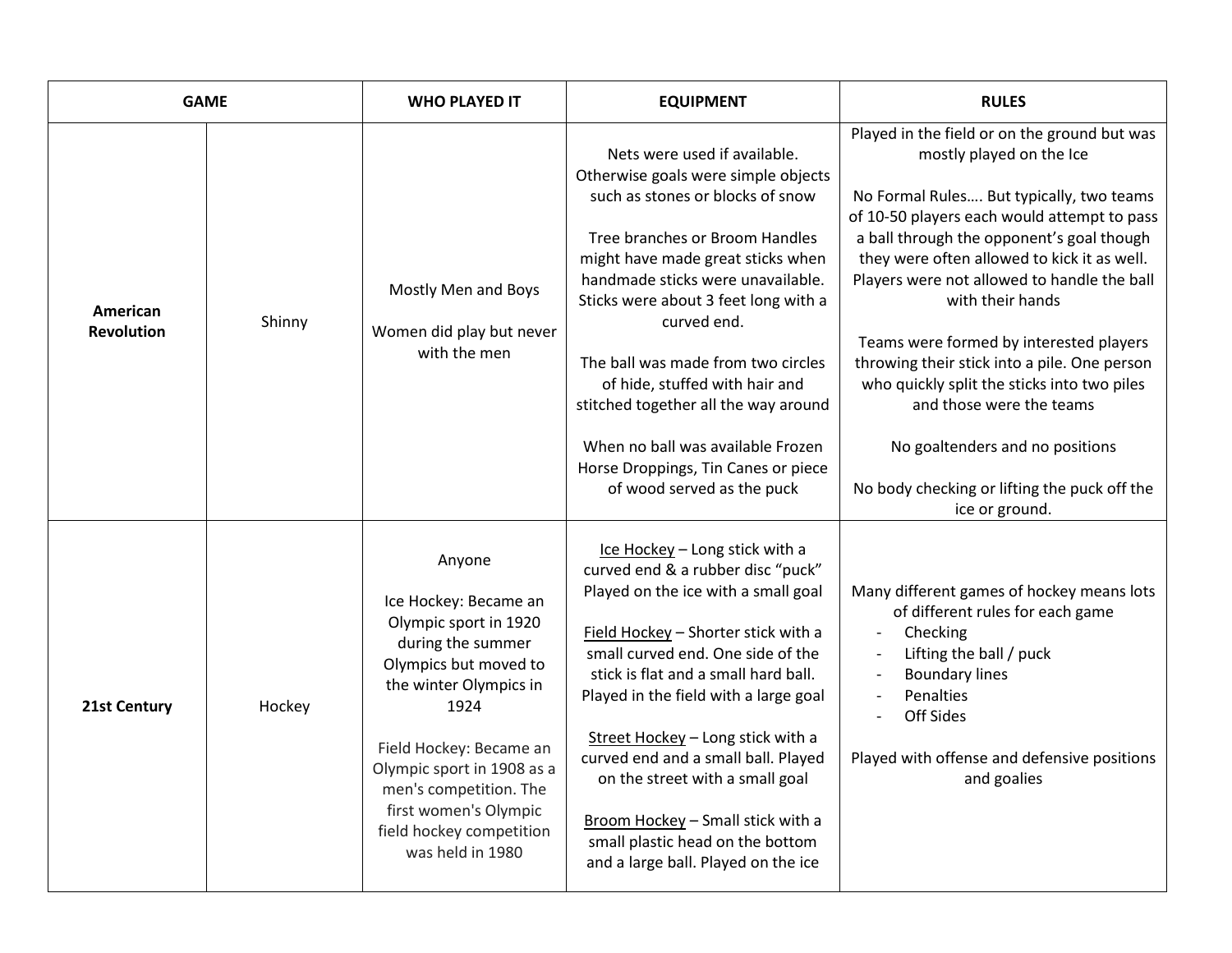| <b>GAME</b>                   |                   | <b>WHO PLAYED IT</b>                                                                                                                                                                                                                                                                                            | <b>EQUIPMENT</b>                                                       | <b>RULES</b>                                                                                                                                                                                                                                                                                                                                                                                                                                                                                                                                                                                                                                                                                                                                                                                                                                                                                                                                                      |
|-------------------------------|-------------------|-----------------------------------------------------------------------------------------------------------------------------------------------------------------------------------------------------------------------------------------------------------------------------------------------------------------|------------------------------------------------------------------------|-------------------------------------------------------------------------------------------------------------------------------------------------------------------------------------------------------------------------------------------------------------------------------------------------------------------------------------------------------------------------------------------------------------------------------------------------------------------------------------------------------------------------------------------------------------------------------------------------------------------------------------------------------------------------------------------------------------------------------------------------------------------------------------------------------------------------------------------------------------------------------------------------------------------------------------------------------------------|
| American<br><b>Revolution</b> | <b>Stool Ball</b> | Traditionally it was played<br>by milkmaids who used<br>their milking stools as the<br>wickets<br>The game of stool ball was<br>enjoyed by both men and<br>women, the gentry and<br>working classes, and was<br>even played by general<br>Washington and his<br>troops during the<br><b>American Revolution</b> | 1 or 2 Stools<br>Ball                                                  | ** MULTIPLE VERSIONS (2 EXAMPLES) **<br>1. Someone sits on a 3 legged stool with a<br>sturdy stick. The other players stands<br>approx. 10 feet away and roll a soccer sized<br>ball at the stool trying to knock over or hit<br>the stool. The person holding the stick will<br>bat the ball away. The person who hits the<br>stool will be the next player to sit on the<br>stool<br>2. One batter stands in front of stool with a<br>wooden paddle. A pitcher throws the ball<br>underhand towards the stool. If they hit the<br>stool the batter is out. If the stool is not hit,<br>the batter then runs around another bucket<br>approximately 15-20 feet away. The pitching<br>team retrieves the ball, stands behind a<br>designated line and tries once again to hit<br>the stool. If they hit the stool before the<br>batter returns the batter is out. If the batter<br>gets back to the home bucket before the<br>ball, the batting team gets a point |
| American<br><b>Revolution</b> | <b>Trap Ball</b>  | Children                                                                                                                                                                                                                                                                                                        | Wooden Paddle and Ball<br>Trap which was a wooden box with a<br>seesaw | Any number of people can play the game.<br>The batter puts the ball over the seesaw<br>and steps on it. As the ball rises, he hits it.<br>Fielders try to become batters by catching a<br>fly or retrieving a grounder and hitting the<br>trap with the ball.                                                                                                                                                                                                                                                                                                                                                                                                                                                                                                                                                                                                                                                                                                     |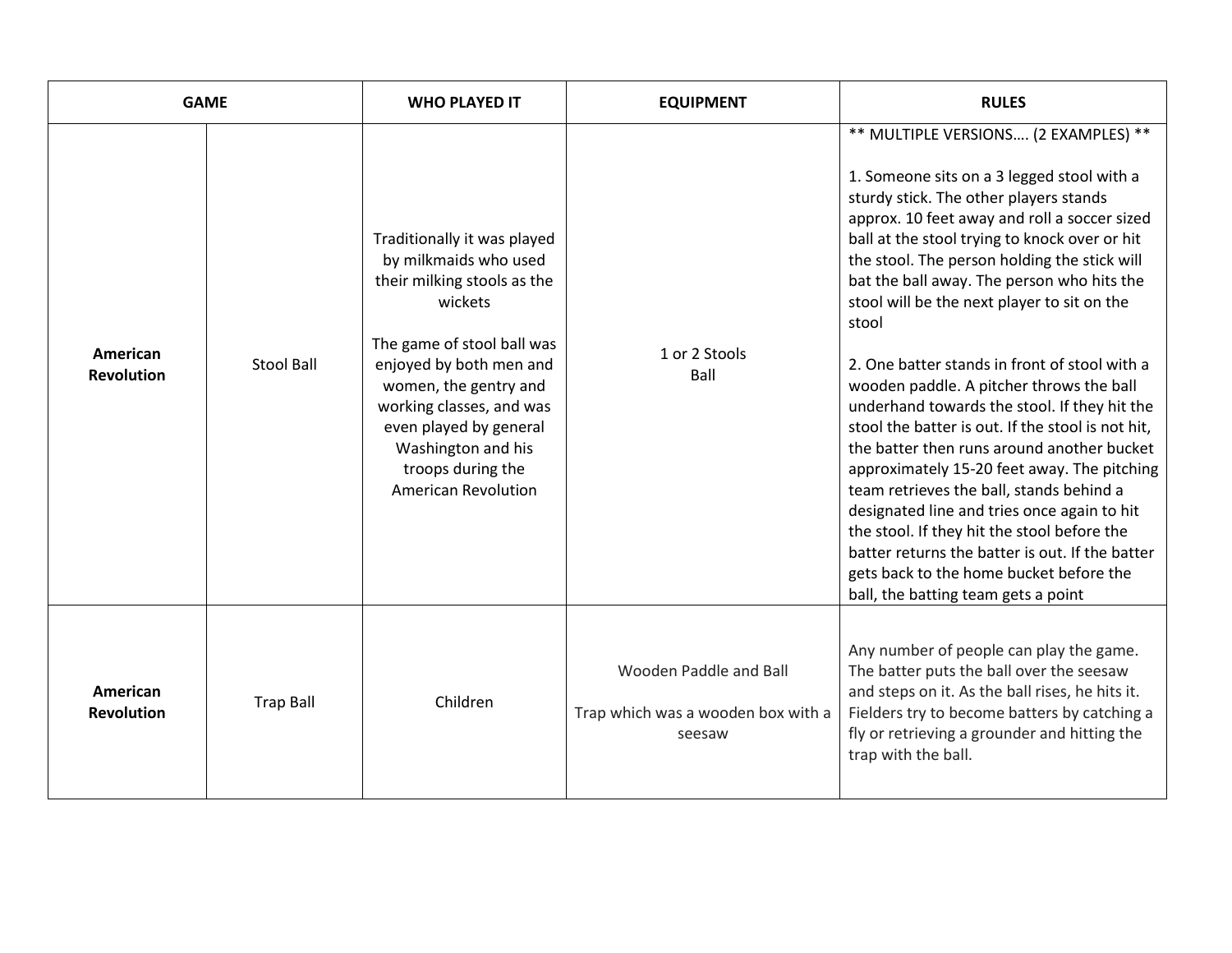|                                                                  | <b>GAME</b> | <b>WHO PLAYED IT</b>                                                                                                                                                                                     | <b>EQUIPMENT</b>                                                                                                                                                                                                                                                | <b>RULES</b>                                                                                                                                                                                                                                                                                                                                                                                                                                                                                                                                                                                                                                                  |
|------------------------------------------------------------------|-------------|----------------------------------------------------------------------------------------------------------------------------------------------------------------------------------------------------------|-----------------------------------------------------------------------------------------------------------------------------------------------------------------------------------------------------------------------------------------------------------------|---------------------------------------------------------------------------------------------------------------------------------------------------------------------------------------------------------------------------------------------------------------------------------------------------------------------------------------------------------------------------------------------------------------------------------------------------------------------------------------------------------------------------------------------------------------------------------------------------------------------------------------------------------------|
| American<br>Revolution                                           | Rounders    | Very popular amongst<br>school children                                                                                                                                                                  | Small hard ball, weighing about. 3 oz<br>A round wooden "stick," measuring<br>not more than 6 $\frac{3}{4}$ in. around the<br>thickest part and no more than 18<br>inches in length<br>The playing field is marked in the<br>form of an open irregular pentagon | 9 players, 9 outs, 2 innings<br>The bowler bowls the ball to the batter,<br>Three consecutive bad bowled balls secure<br>half a rounder for the batsman.<br>The batsman must strike at a good ball and<br>attempt to run a rounder (even if he misses<br>the ball or fails to strike at it) in a<br>counterclockwise direction around the first,<br>second, and third posts and then home to<br>the fourth post, though he may stay at any<br>of the first three.<br>He is out if the ball is caught on the fly; if<br>the base (post) to which he is running is<br>touched with the ball; or if, while running,<br>he is touched with the ball by a fielder. |
| American<br><b>Revolution</b><br>and<br>21 <sup>st</sup> Century | Cricket     | Children mostly but it<br>became more and more<br>popular with adults and it<br>gained popularity<br>Written documentation<br>that troops at Valley Forge<br>played often including<br>George Washington | Large playing field<br>2 wickets (3 stumps and 2 bails)<br>1 small hard Ball<br>1 Stick made from Willow Wood                                                                                                                                                   | Batting is done in pairs. One at each wicket<br>Bowler throws the ball to the Batter who<br>then hits the ball into the field. The batters<br>run and switch places. They continue to do<br>so until one of them is out or the ball is<br>returned to the wicket keeper or bowler<br>Ball hits fence = $4$ runs, Over fence = $6$ runs<br>Outs:<br>Bowler hits the wicket<br>Players in the field catch the ball<br>Batter runs out to hit ball and<br>wicket keeper knocked down<br>wickets before they return<br>Batter hits own wicket<br>2 Innings - Teams switch roles                                                                                   |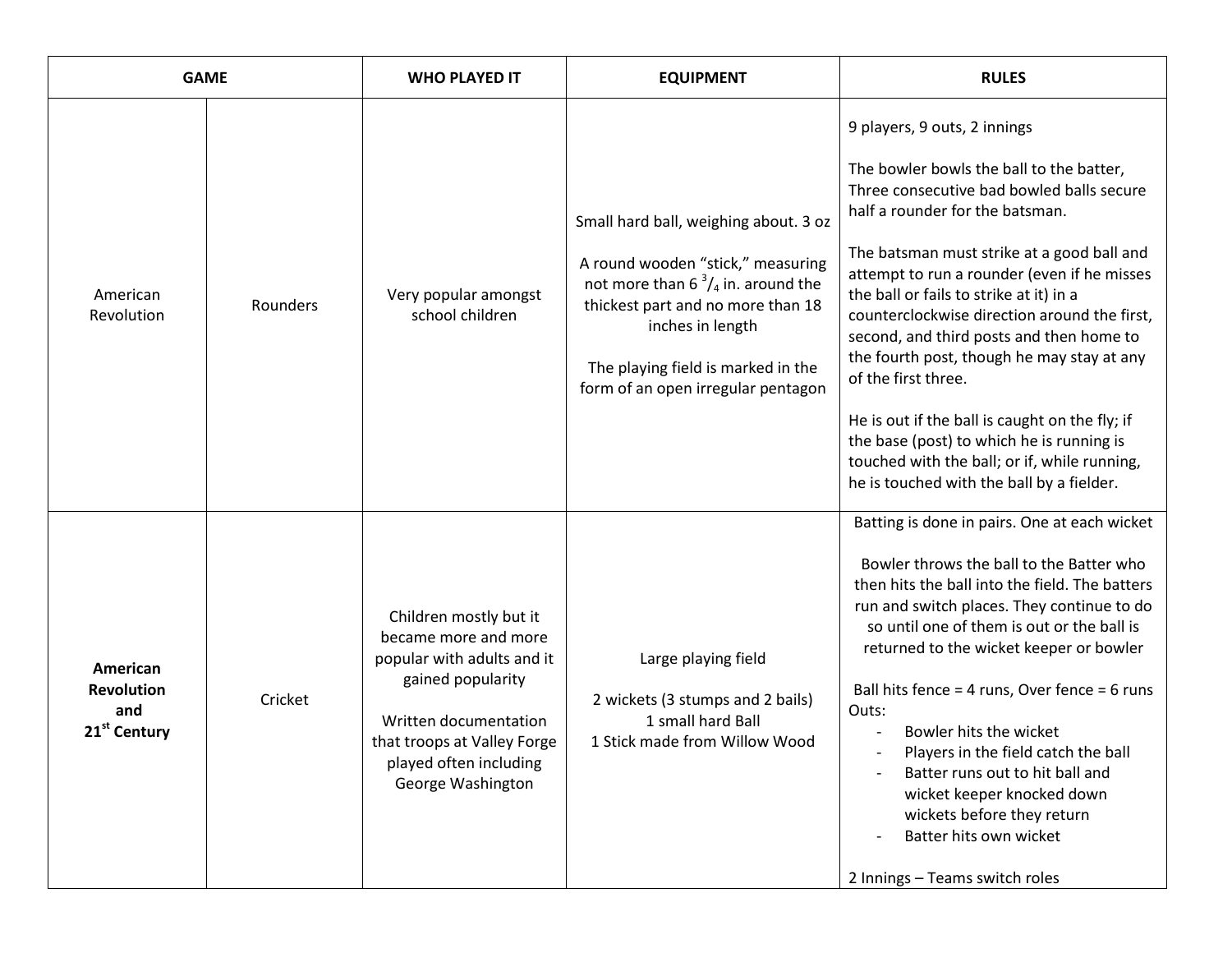|              | <b>GAME</b> | <b>WHO PLAYED IT</b>                                                                                                                                           | <b>EQUIPMENT</b>                                             | <b>RULES</b>                                                                                                                                                                                                                                                                                                                                                                                                                                                                                                                                                                                                                                                                                                           |
|--------------|-------------|----------------------------------------------------------------------------------------------------------------------------------------------------------------|--------------------------------------------------------------|------------------------------------------------------------------------------------------------------------------------------------------------------------------------------------------------------------------------------------------------------------------------------------------------------------------------------------------------------------------------------------------------------------------------------------------------------------------------------------------------------------------------------------------------------------------------------------------------------------------------------------------------------------------------------------------------------------------------|
| 21st Century | Baseball    | Anyone<br>Baseball became an<br>Olympic Sport in 1992 but<br>was taken out of the<br>Olympics in 2012. It is said<br>it will return to the<br>Olympics in 2020 | <b>Baseball Field</b><br>4 Bases<br>1 bat<br>1 Ball<br>Glove | 9 player teams and 9innings<br>The pitcher throws overhand.<br>The batter attempts to hit the ball and run<br>safely to $1^{st}$ base, and then if possible to $2^{nd}$ ,<br>3rd or all the way around for a Homerun<br>A batter who misses three pitches, or fails<br>to swing at three judged hittable, is struck<br>out, but if the pitcher first throws four<br>pitches out of the strike zone, the batter<br>obtains a walk to first base.<br>Run is scored when a batter runs all 4 bases<br>A player is out if the ball reaches the base<br>before the runner on a forced play, the<br>runner is tagged out or the ball is caught<br>before it hits the ground.<br>Once 3 players are out, teams switch places. |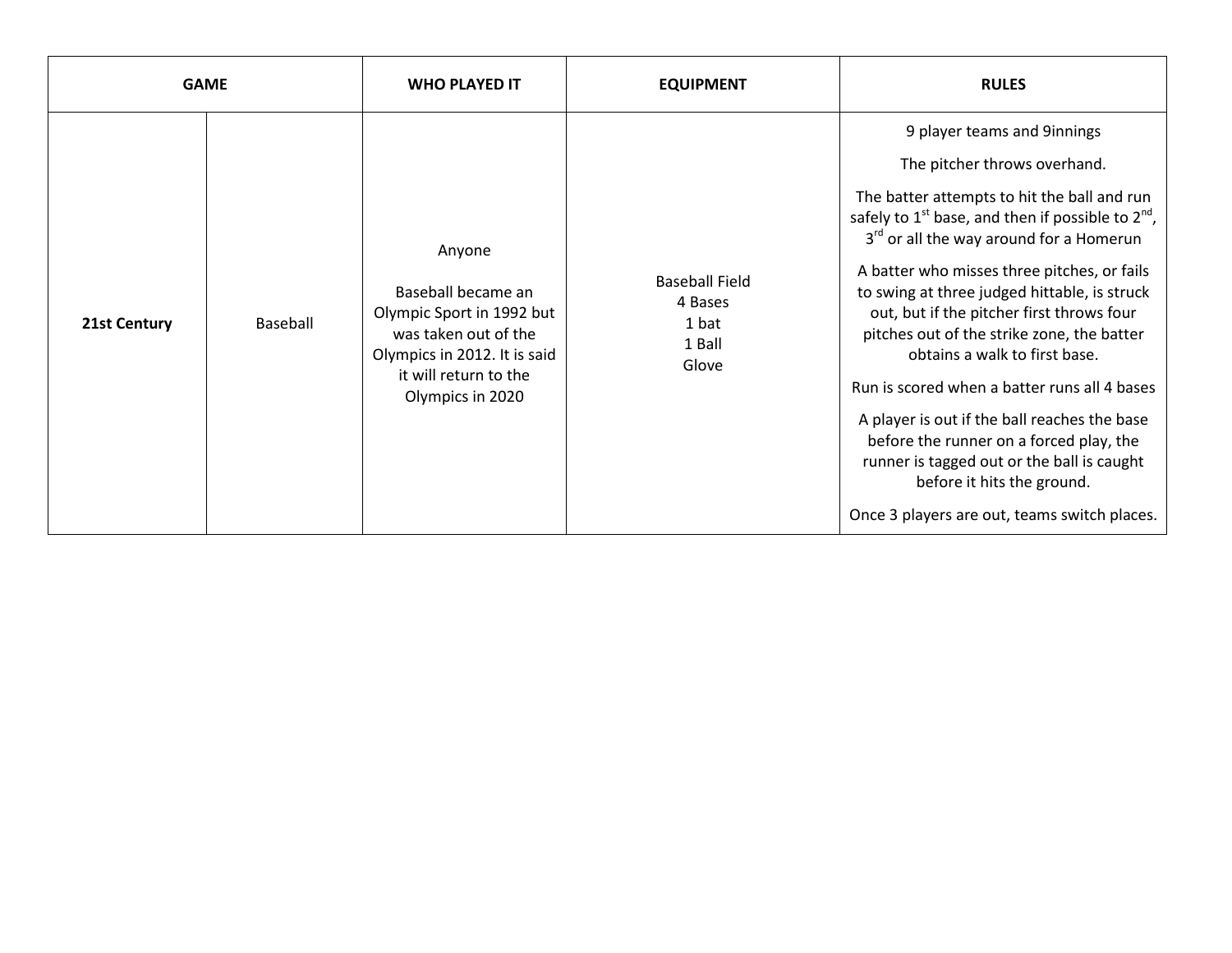| <b>GAME</b>                   |                | <b>WHO PLAYED IT</b>                                                                                                                                                                                                                                                                                                                                                                                                                                                | <b>EQUIPMENT</b>                                                                                                          | <b>RULES</b>                                                                                                                                                                                                                                                                                                                                                                                                                                                                                                                                                                                                                                                                                                                                                                                                                                                                                                                                                                                 |
|-------------------------------|----------------|---------------------------------------------------------------------------------------------------------------------------------------------------------------------------------------------------------------------------------------------------------------------------------------------------------------------------------------------------------------------------------------------------------------------------------------------------------------------|---------------------------------------------------------------------------------------------------------------------------|----------------------------------------------------------------------------------------------------------------------------------------------------------------------------------------------------------------------------------------------------------------------------------------------------------------------------------------------------------------------------------------------------------------------------------------------------------------------------------------------------------------------------------------------------------------------------------------------------------------------------------------------------------------------------------------------------------------------------------------------------------------------------------------------------------------------------------------------------------------------------------------------------------------------------------------------------------------------------------------------|
| American<br><b>Revolution</b> | 9 Pins         | <b>Children and Adults</b><br>George Washington loved<br>the idea of physical fitness<br>especially amongst his<br>soldiers. However, he did<br>not like the gambling that<br>went along with 9 Pins<br>and banned the game.<br>Around 1930, many other<br>cities followed George<br>Washington's lead and<br>banned 9 pin because of<br>the fear it would lead to<br>fighting and gambling.<br>The colonists got around<br>this rule by adding a $10^{th}$<br>pin. | 9 Wooden Pins<br>1 wooden ball<br>If during war a wooden ball was not<br>available they would simply use a<br>cannon ball | Version 1: Ninepins could be played on a<br>tabletop with small pins or on a lawn with<br>larger ones. These were set up in a diamond<br>shape. Each player rolled the ball ten times<br>to see how many pins he could knock down.<br>The player who knocked down the most<br>pins won the game.<br>Version 2: The first player to score exactly<br>31 points is the winner. To begin, the<br>ninepins are set up at one end of the table<br>in a single row horizontal to the players, or<br>in three rows of three. The players stand at<br>the other end of the table and take turns<br>casting the ball at the pins. After each player<br>takes a turn, a point is scored for each pin<br>knocked down. Once all nine have been<br>knocked down, they are set up again.<br>Players continue to knock down pins until<br>someone wins by scoring exactly 31 points.<br>If a player goes over 31 points, he must<br>knock down all nine pins on his next turn in<br>order to win the game. |
| 21st Century                  | <b>Bowling</b> | Anyone                                                                                                                                                                                                                                                                                                                                                                                                                                                              | 10 Pins<br>Long Bowling Alley just over 61 feet<br>long and 3.5 feet wide                                                 | A game of bowling is made up of ten<br>frames. Each turn for a bowler counts as<br>one frame, and the player is only allowed to<br>roll the ball twice in each frame. Knocking<br>down all of the pins at once counts as a<br>strike and the player's turn is over. If a strike<br>is not achieved the player gets to roll a<br>second ball. If all of the pins are knocked<br>over during the second roll, it is considered<br>a spare.                                                                                                                                                                                                                                                                                                                                                                                                                                                                                                                                                     |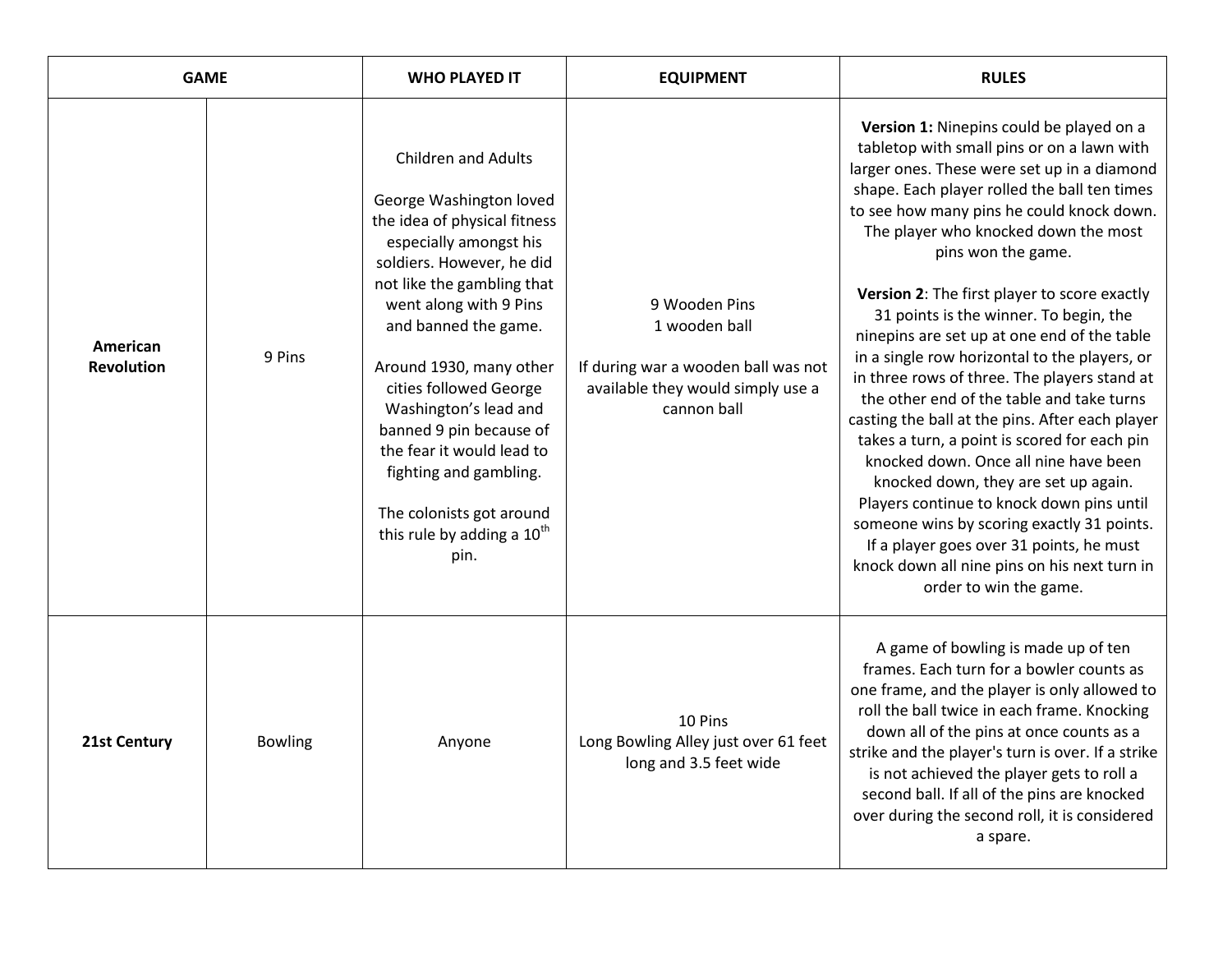| <b>GAME</b>                   |                     | <b>WHO PLAYED IT</b> | <b>EQUIPMENT</b>                                                                                                        | <b>RULES</b>                                                                                                                                                                                                                                                                                     |
|-------------------------------|---------------------|----------------------|-------------------------------------------------------------------------------------------------------------------------|--------------------------------------------------------------------------------------------------------------------------------------------------------------------------------------------------------------------------------------------------------------------------------------------------|
| American<br><b>Revolution</b> | <b>Rolling Hoop</b> | Children             | Thin piece of wooden that is flat<br>formed into a circle<br>Small wooden stick                                         | Use a smaller stick to keep the hoop rolling<br>as long as possible.<br>Children may have raced their hoops to a<br>designated line.<br>Some children would roll the hoops in a<br>straight line and other children would try<br>and throw an object through the hoop as<br>the hoops rolled by. |
| 21st Century                  | Hula Hoops          | Children             | Plastic tubing to form a circle                                                                                         | No Rules - Tricks only                                                                                                                                                                                                                                                                           |
| American<br><b>Revolution</b> | Game of Graces      | Children             | Two wooden sticks for each player<br>and wooden circle often decorated<br>in colorful ribbon                            | Put the sticks in a X shape and place the<br>circle on top. Quickly separate the sticks and<br>watch the circle fly through the air.<br>Your partner would attempt to catch the<br>circle on their sticks                                                                                        |
| American<br><b>Revolution</b> | <b>Bilbo</b>        | Children             | Long or short piece of wood with a<br>grooved circle on the top. Attached<br>is a rope with a wooden ball at the<br>end | Swing the ball and try and get the ball to<br>land on the end of the wooden stick                                                                                                                                                                                                                |